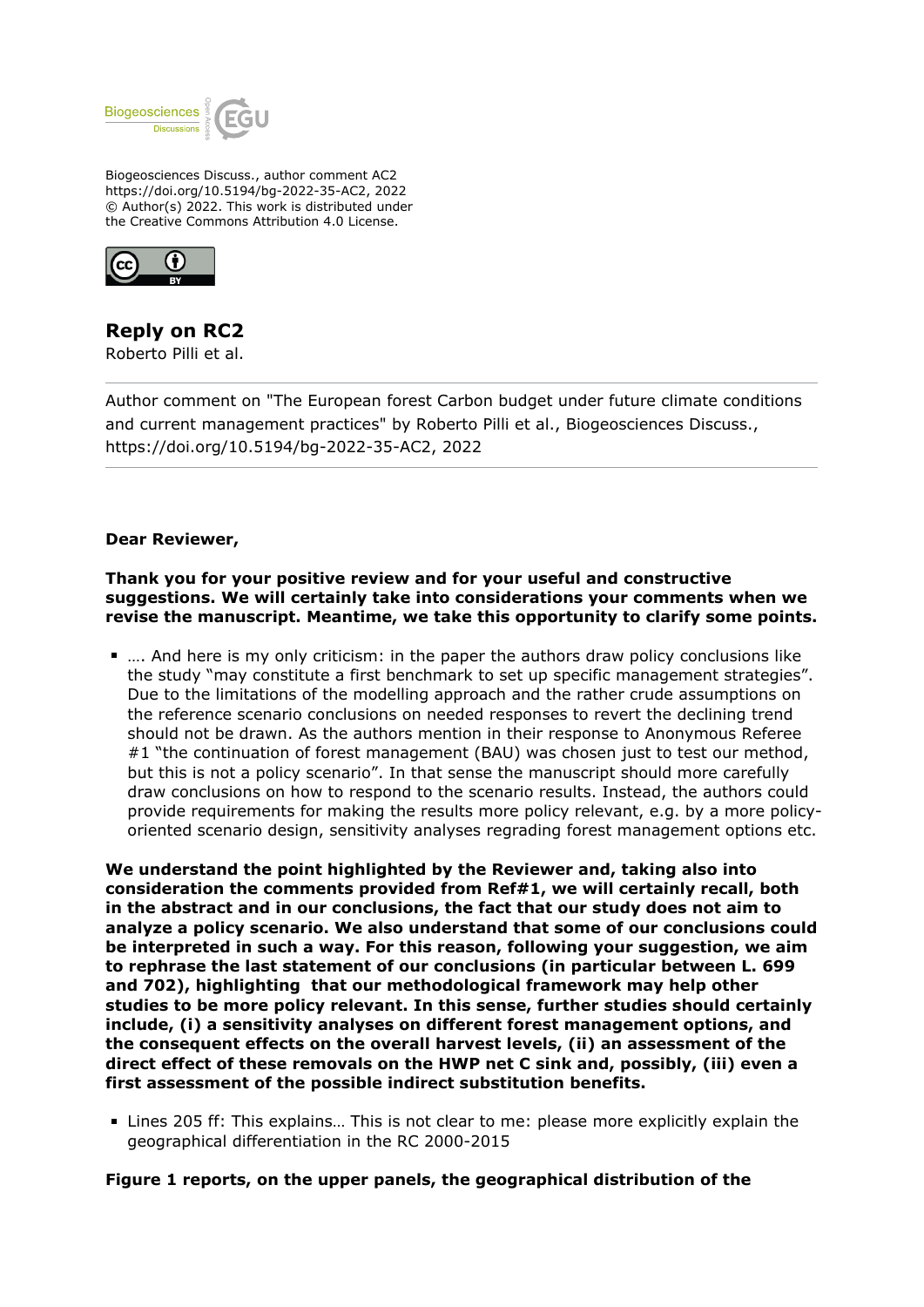**average Net Growth estimated by CBM within the historical period 2000 – 2015 for broadleaved species, on the left side, and conifers, on the right side. Since the net growth represents the net biomass increment before losses from disturbances, these values are directly proportional to the Net Annual Increment (NAI) reported from NFI data. Despite the methodological differences between various European countries (Tomter et al., 2016), the NAI reported from Mediterranean countries and Northern European countries is generally lower than the NAI reported from central European countries (see for example Table 3.1-1, Lanz and Marchetti, 2020). Since the same NFI data are mostly used as input to initialize the CBM model, these differences – between the NAI of various regions - explains the lower Net Growth generally estimated for Mediterranean and Northern European countries and the higher values estimated for Central European regions. We will clarify this sentence within the revised version of the manuscript.**

Line 213 ff: This is… You attribute the reduction of NG "partially" to "ageing". I think this needs to be verified and better supported by data. Also the "rejuvenation" might reduce NG if it moves the biomass stock of a stand below the maximum increment. That there is instead a saturation effect can be observed from Figure 13S. I suggest adding a sentence on these dynamics and refer to this figure at this point as the biomass stock/increment relations and dynamics cannot be observed from Fig 1.

# **We understand your point and we may certainly add a further reference to Figure 13S, after L 215, highlighting the saturation effect as can be observed from this figure.**

 $\blacksquare$  Lines 245 - 280 Fig 1 - 2: The labels of what the panels show are very small. I suggest adding "upper panel right:…" etc. to the figure caption for better readability

## **Thanks for your suggestion, we will increase the size of the labels and expand the caption.**

■ Lines 289-291: At the European... The sentence is hard to understand. I suggest splitting it into two for more comprehensiveness.

# **Thanks for your suggestion, the sentence will be rephrased as: "***At the European level, however, within the period 2016 – 2100 the overall NEP decreases from about 1.3 t C ha-1 yr-1 within the historical period to 0.97 t C ha-1 yr-1 in 2100 (i.e., -28%, see Figure 3 panel A). This is due to the larger share of forest land distributed in central and north European countries, where NEP is stable or decreasing, compared with the Mediterranean regions, where it is generally increasing***."**

Section 3.4. "Comparison with other studies, limitations, and uncertainty of the present study" is very long. It addresses different aspects that should rather be separated for more readability and clearer structure. Suggestions for additional sections are: Comparison of the reference period with other data sources, Assessing impacts of climate change, Assessing underlying trends of growth dynamics, Limitations of the model, …

#### **Thanks for your suggestion, the content of this section will be distributed in different subparagraph within the revised version of the manuscript.**

Lines 692-695: Due to the… The expected ranges for RCP 2.6 and 6.0 for 2050 are not clear from this sentence. Please revise it, e.g., by using the formulation in the abstract